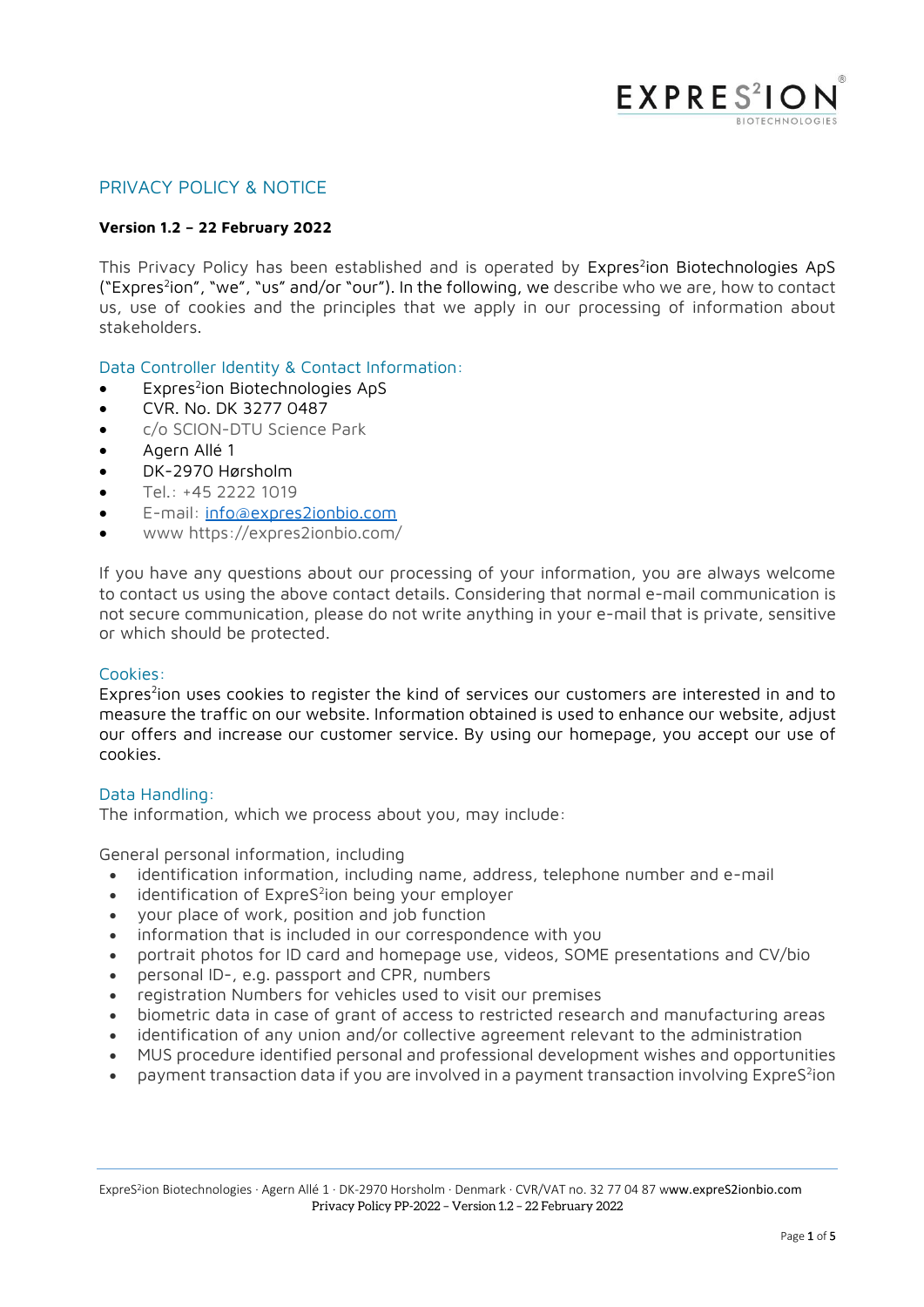• your affiliations with ExpreS<sup>2</sup>ion sponsors, investors and customers (financial disclosure)

 $EXPRES<sup>2</sup>$ 

• your signature

## Processing Purpose

The purpose of our data processing is to sustain our clients' ability to carry out research and development activities and to uphold marketing authorizations / licenses for medicinal products or intermediates incorporating active substances supplied by us and/or developed by third parties incorporating services rendered by ExpreS<sup>2</sup>ion or by means of technologies operated by ExpreS<sup>2</sup>ion, ("Products"), and otherwise to manage our relations to our stakeholders, whether authorities, customers, vendors, shareholders, employees, or others, compliance with securities laws, protection of business secrets, maintenance and cultivation of our pipeline, development and rendering of services, as well as ongoing relations to co-operators. In addition, general stakeholder information collected may be used for the purpose of analyzing co-operations and reports submitted.

### Legal Basis for our Processing of your Personal Data:

### General:

 $\triangleright$  In the processing of personal data in connection with your visits to our facilities, use of our homepage, acquisition of products and services, participation in meetings, events and seminars as well as involvement in any payment transaction, the legal basis for our registration of information is – in prioritized order- §§ 12 (Employment Contract Administration), 11 (CPR Numbers) and 6 of the Danish Data Protection Act, cf. the GDPR Regulation (EU) No. 2016/679 (the "GDPR"), Article 6, paragraph (1) (b), conclusion of contracts, (c) legal obligation, (e) to address enquiries from competent authorities, (f) when ExpreS<sup>2</sup>ion's interest in processing the data is considered to outweigh your interest in not having the data processed, or, if longe, (a) for the duration of any consent that you may have provided.

### Individual Processing Examples

➢ When we register information that is required in accordance with Securities Acts, the Accounting Act or as a part of the reporting obligations to tax and regulatory authorities, auditors and inspectors, the legal basis is Section 6(1) of the Data Protection Act, cf. Article 6, paragraph (1) (c) of the GDPR relating to processing, which is necessary in order to comply with a legal obligation vested in us.

 $\triangleright$  The legal basis for our collection and registration of other personal data is Section 6(1) of the Data Protection Act, cf. Article 6, paragraph (1) (f) of the GDPR, which is necessary for the purposes of the legitimate interests pursued by us or a third party, provided that such interests are not overridden by your interests or fundamental rights and freedoms in which case disclosure shall not take place.

 $\triangleright$  If a legal basis other than Section 6(1) of the Danish Data Protection Act, cf. Article 6, paragraph (1) (a) of the GDPR (consent) does not apply, your data will only be retained subject to Expres<sup>2</sup>ion having obtained your consent. Especially, portrait photos, videos and SOME presentations comprising your photo will only be used on Expres2ion's homepage, in marketing materials, in printed matters and other materials meant for third party addressees, subject to your consent having been obtained. If your consent is later withdrawn, or if your employment with Expres2ion ceases, the use will cease going forward. This means that printed matters of

ExpreS<sup>2</sup>ion Biotechnologies · Agern Allé 1 · DK-2970 Horsholm · Denmark · CVR/VAT no. 32 77 04 87 www.expreS2ionbio.com Privacy Policy PP-2022 – Version 1.2 – 22 February 2022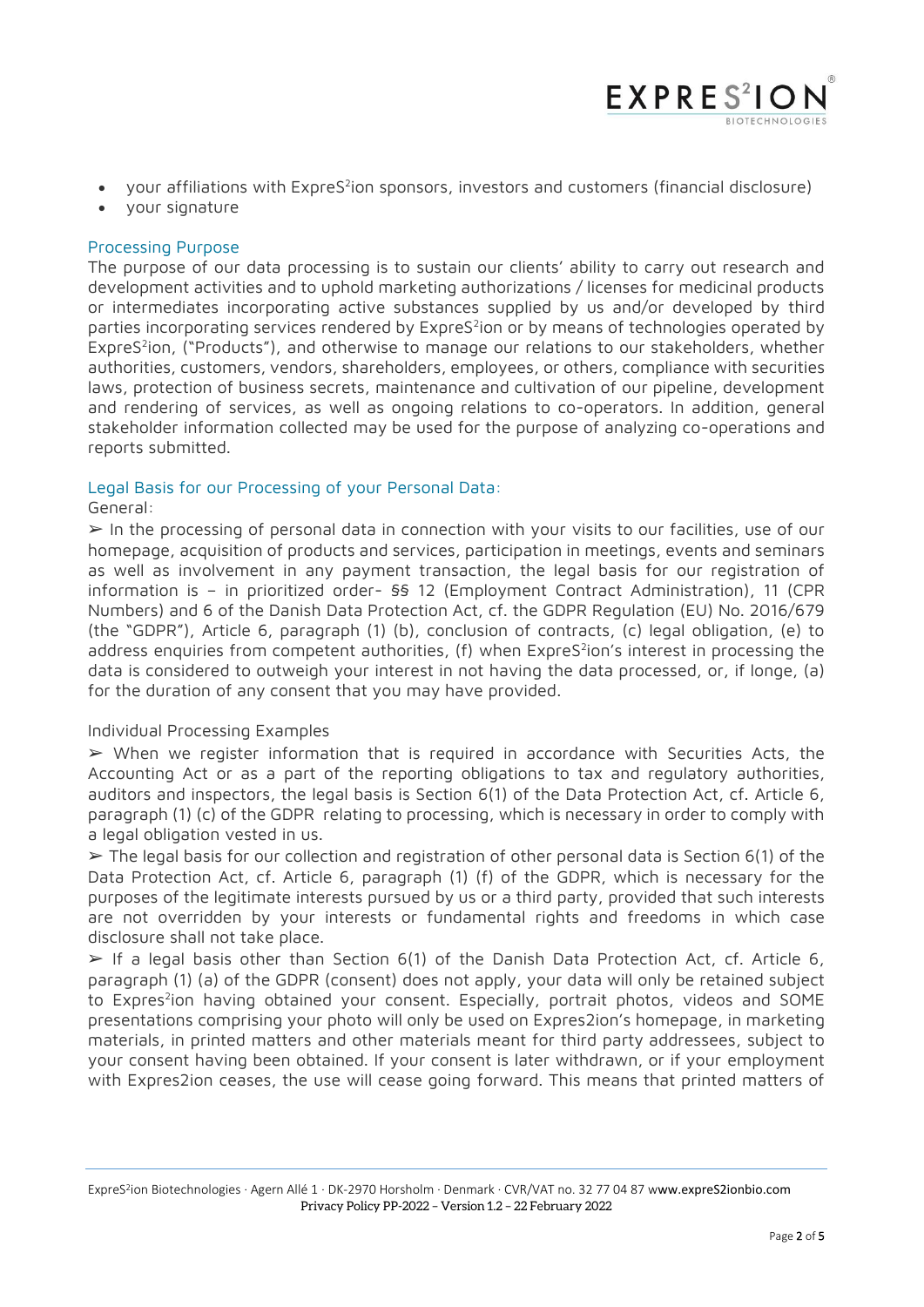

whatever nature already produced may be used until the stock is exhausted, whereas use of your photo on all dynamic platforms will be removed when the communication in question is next modified in the normal cause of business procedure updating. Notwithstanding the former, please note that INTRAnet use / phonebook use of your portrait, typically the photo used for your ID card, is considered authorized as per Article 6, paragraph (1) (f) of the GDPR (legitimate interest) without ExpreS $^2$ ion obtaining your specific consent, as such use is considered a helpful tool integrating all staff. However, also such use will cease upon termination of your employment.

 $\triangleright$  Disclosure of information about you may take place in compliance with the processing rules in the data protection legislation and other Danish and EU legislation. In each case, we will assess whether the disclosure requires your explicit consent or whether the disclosure may take place on another legal basis.

➢ We do not disclose stakeholder information to other companies, but in cases where Expres2ion such other company collaborates with us on a project involving you or your employer, in which case contact details such as name, position, e-mail, telephone and work place may be shared with the partner in view of promoting the project.

➢We comply with regulatory requirements relating to execution of specific procedures required for the purpose of, e.g., enabling you to make a complaint relating to our processing of your data.

### Categories of Recipients

We may disclose or hand over personal information to the following categories of recipients:

- ➢ Regulatory authorities for Product licensing purposes (e.g. CV/bios shared with CRO's)
- ➢ Bankers and pension funds in connection with the administration of payments
- ➢ Tax authorities and other authorities in connection with statutory reports
- ➢ Securities and Exchange Commissions
- ➢ Other stakeholders involved in a co-operation with us and your employer
- ➢ Our data processors on the basis of Data Processing Agreements.

#### Erasure ('Right to be Forgotten')

ExpreS<sup>2</sup>ion's products comprise services related to research and development of medicinal products as well as intermediates and active ingredients developed by ExpreS<sup>2</sup>ion for incorporation in medicinal products that will be manufactured and marketed for several years. In order to sustain our clients' ability to develop and commercialize such commodities, to ensure the proper handling of Product related product liability, insurance and warranty claims and to be able to render our services effectively, your data may be retained until the 4<sup>th</sup> 31 December following elapse of the Product development or commercialization period, whichever is the longer, , which term may be prolonged if requested by stakeholders, e.g. for auditing purposes. If retention of your data is not relevant for the above listed purposes, retention will only take place for as long as retention is required for ExpreS<sup>2</sup>ion to - in prioritized order - perform contracts to which you are a party, comply with a legal obligation to which ExpreS2ion is subject, protect your or other staff's vital interests, perform a task carried out in the public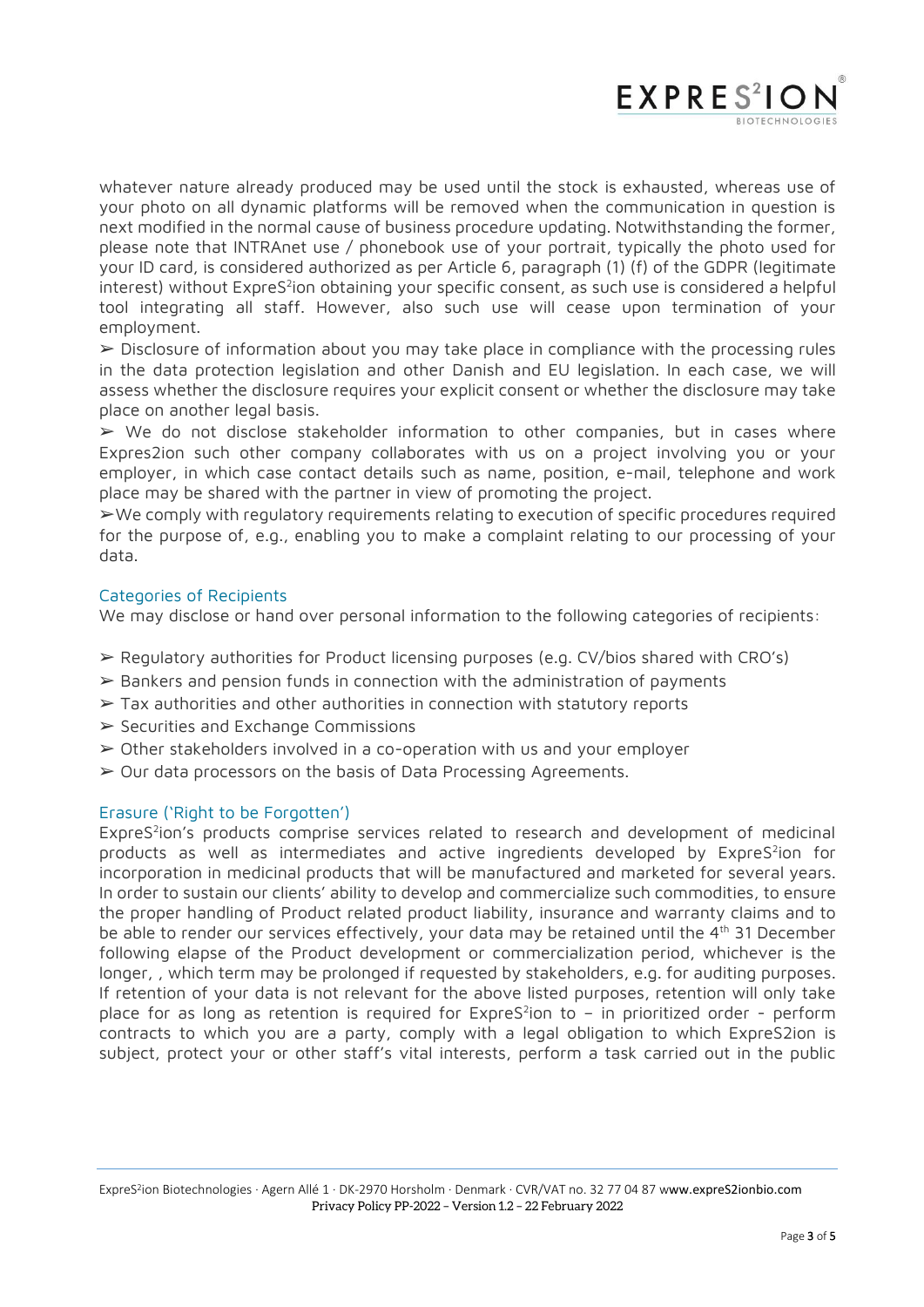interest, protect our legitimate interests as pursued by us or, if longer, for the duration of any consent that you may have given.

**EXPRES<sup>2</sup>IC** 

# Your Rights

You have a number of rights in relation to our processing of information about you. You can exercise your personal data rights by contacting us. You will find our contact details at the top of this Privacy Policy. When you have requested access to information about yourself, to get it corrected or erased or if you have objected to our data processing, we will investigate to see if it is possible to accommodate your wish. We will respond to your inquiry as quickly as possible and no later than one month after we have received your inquiry. You have a:

 $\triangleright$  Right of access. You have the right to access the information that we process about you.

➢ Right of rectification (correction). If you believe that the personal data, which we process about you, is inaccurate, you have the right to have it corrected. You must contact us and tell us where the inaccuracies are to be found and how they can be corrected. We will in each instance decide whether or not we believe your request is justified and will act accordingly. When you contact us with a request to have your personal data corrected or erased, we will investigate whether the conditions have been met, and if so, we will implement changes or the deletion as quickly as possible.

➢ Right to deletion. We generally delete personal data when it is no longer necessary for us to retain them. Under special circumstances, you have the right to have specific information about you deleted also prior to the time at which we normally delete data found to be obsolete. This applies, for example, if our retention of your data is based on consent only, if your data is no longer necessary for the purpose that the data was originally retained or if the purpose for retaining the data is no longer relevant. You may also contact us, if you believe that your personal data is processed in violation of the law or other legal obligations vested in us.

➢ Right to limitation of data processing. If you claim that information registered by us is wrong or inaccurate, you may request that we only process a minimum of data, until we have been able to determine if the data collected is correct. You may also request limitation instead of erasure, if you believe our processing of the information is illegal or if you believe that we no longer need the information for a legitimate purpose or if you believe your legitimate interests precede the legitimate interests of the data controller.

➢ Data Transfer Rights (data portability). On your request data provided by you and processed by us for the purpose of Expres<sup>2</sup>ion complying with a contract to which you or your employer is a party, will be sent to you or a recipient designated by you in a commonly used and machinereadable format.

 $\triangleright$  Right to object. You have the right to raise objections against our data processing. You may use the contact information at the top to send an objection. If your objection is justified, we will accommodate same as appropriate.

 $\triangleright$  Right to receive information about use of data for new purposes. If we want to use information about you for a purpose other than the purposes listed in this policy or separately communicated to you, you have the right to receive information about the intended use before use is made.

 $\geq$  Complaints. If you are dissatisfied with the way in which your personal information has been or is being processed or with our response to a request made by you or an objection filed by

ExpreS<sup>2</sup>ion Biotechnologies · Agern Allé 1 · DK-2970 Horsholm · Denmark · CVR/VAT no. 32 77 04 87 www.expreS2ionbio.com Privacy Policy PP-2022 – Version 1.2 – 22 February 2022